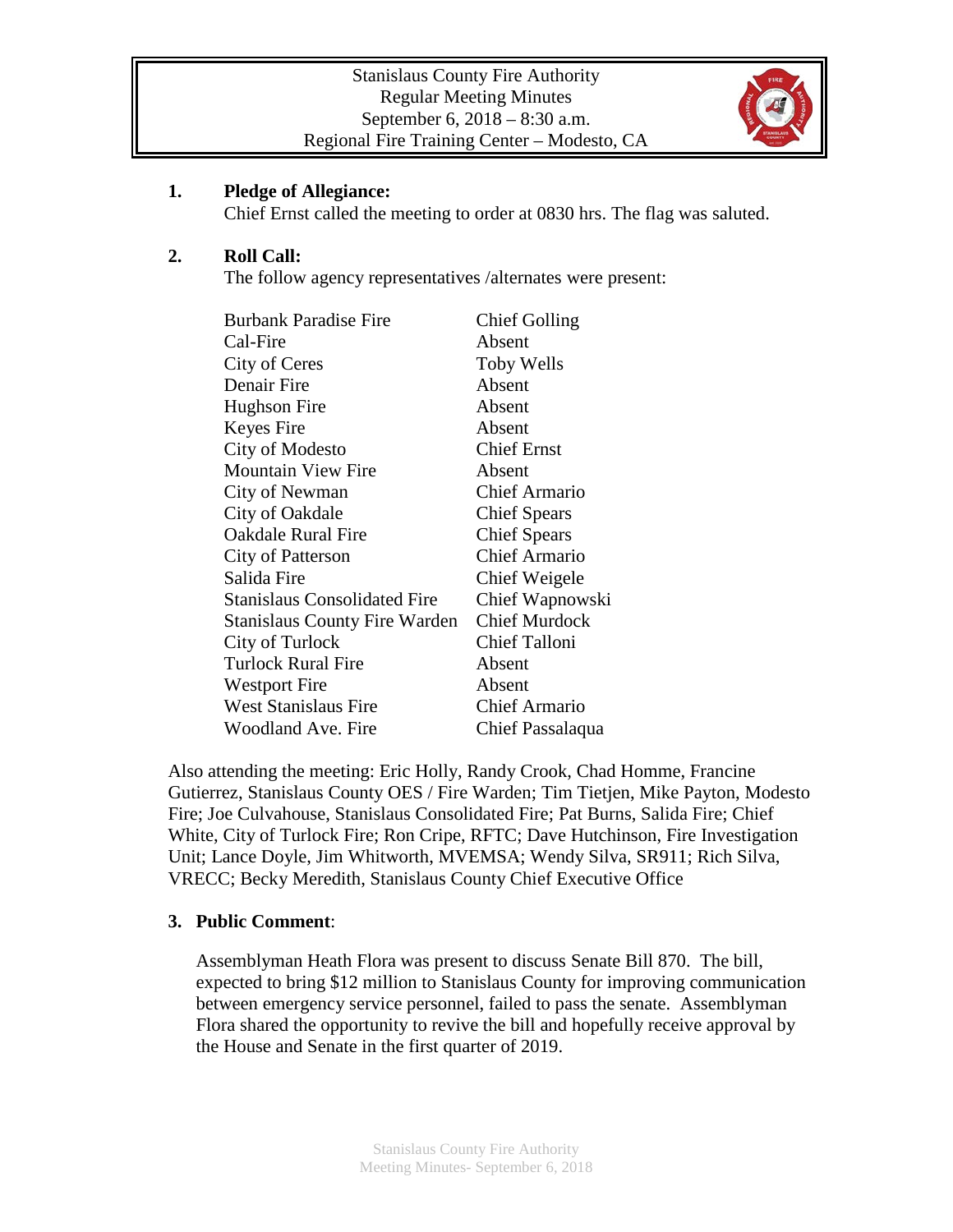Ron Cripe introduced Harold Perino as the new full-time EMS faculty member. Mr. Perino will be instrumental in getting a paramedic program off the ground as soon as accreditation is conferred.

#### **4. Approval of the June 7, 2018 Minutes**:

Toby Wells made a motion to approve the minutes. Chief Payton seconded the motion. Motion passed.

## **5. Staff/Committee Reports:**

## **5.1 Fire Investigation Report**

Dave Hutchinson reported a total of 193 investigations during the reporting period of May-July: 96 structure fires, 34 vehicle fires, 32 vegetation, 31 trash/dumpster/other. The total Modesto Fire Department investigations - 84; County agencies - 109. A full report sorted by department/district was included in the agenda packet.

# **5.2 Fire Prevention Report**

Fire Marshal Randy Crook reported the Fire Prevention Bureau will begin inspecting schools the first week of September. There are 55 schools to inspect and they will be assisting Stanislaus Consolidated Fire inspect 21 additional schools. Next will be hotels/motels. 78 vegetation complaints have been received to date with 2 force cleans completed. The county building department is moving toward electronic plan review. The FPB will be part of this new process. The Fire Marshal is part of the county Cannabis Enforcement Team. The county will issue 7 retail cannabis permits. Fire Prevention Week is October 7-13. A full report was included in the agenda packet.

## **5.3 Fire Communication Report**

Chad Homme reported many agencies are purchasing new MDC computers to replace existing units. Chad is working with agencies to get the new units deployed. He reported on radio infrastructure. On August 21, 2018 the FCC licensing to add the P25 designator on VHF frequencies was approved. Active911 is under a test environment. Fire RMS was reporting erroneous FDID numbers in agencies' data which was causing issues. This problem has been corrected. An upgrade to the latest version of Fire RMS is in the works. A full report was included in the agenda packet.

## **5.4 Fire Training Report**

Ron Cripe reported the Rope Rescue Technician course and the Rescue Systems 2 course were both offered this spring and were very successful. Modesto and Patterson offered a new recruit Academy for 5 new Modesto firefighters and 3 Patterson firefighters. Carpet issues at the RFTC are being addressed as well as problems with the gate on Blue Gum. A full report was included in the agenda packet.

## **5.5 Administration and Support Report**

Stanislaus County Fire Authority Meeting Minutes- September 6, 2018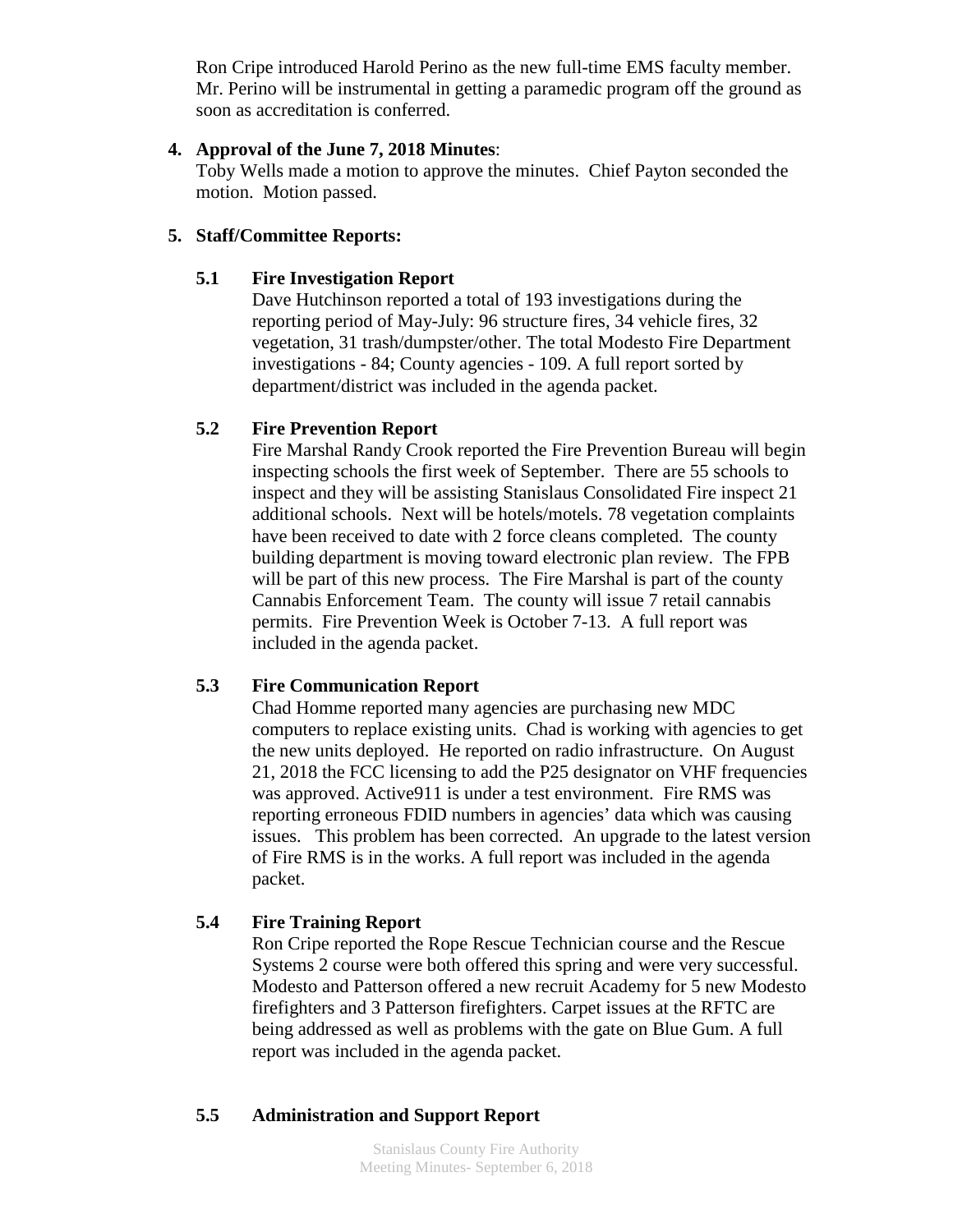Francine Gutierrez reported on the FY 2017-2018 Fire Service Fund budget. To date, the fund is running about 10% under budget and Less Than Countywide is coming in a little higher than the conservative expectation. A full report was included in the agenda packet. A separate sheet on the Fund Balance Reconciliation was provided at the meeting. There is currently a net of \$2,591,889. A full report was included in the agenda packet.

## **5.6 Business Plan Committee Report**

Chief Ernst gave a verbal report of the Business Plan Committee. They met in June and July. They are discussing the priorities of using the fund balance and creating a Fund Balance Use Policy. This Policy will come before the Authority for approval in December.

# **6. Agenda Items:**

6.1 Review of the Conflict of Interest Code for the Stanislaus County Fire Authority and to Forward to the Board of Supervisor for Approval.

> Chief Murdock made a motion to approve. Chief Armario seconded the motion. Motion passed.

6.2 Review Three (3) Communication Projects Recommended by the Communications Workgroup; Approve the Projects and to Expend from the Fund Balance an Amount Not to Exceed \$650,000; and, Forward to the Board of Supervisors for Approval.

> Chad Homme and Chief Murdock provided a powerpoint showing the background of the radio system, benefits, progress to date, action items and conclusions. The powerpoint was included in the agenda packet.

The action items from the Communications Workgroup are:

- 1. Obtain funding for additional channels and related equipment, requested from RFA Fund Balance not to exceed \$650,000
- 2. Purchase P25 upgrades for existing Command 2 and Command 4, funding through HLSG FY16
- 3. Update Fire Communications Policies and Procedures to reflect changes
- 4. Dispatcher training
- 5. Countywide radio reprogramming to update P25 channels
- 6. Replacement of non-P25 capable mobiles and portable radios

Total anticipated cost is: \$483,855.33. A full report was included in the agenda packet.

Chief Spears made a motion to approve. Chief Armario seconded the motion. A roll call vote was taken. Motion passed 11-1.

## **7. Announcements:**